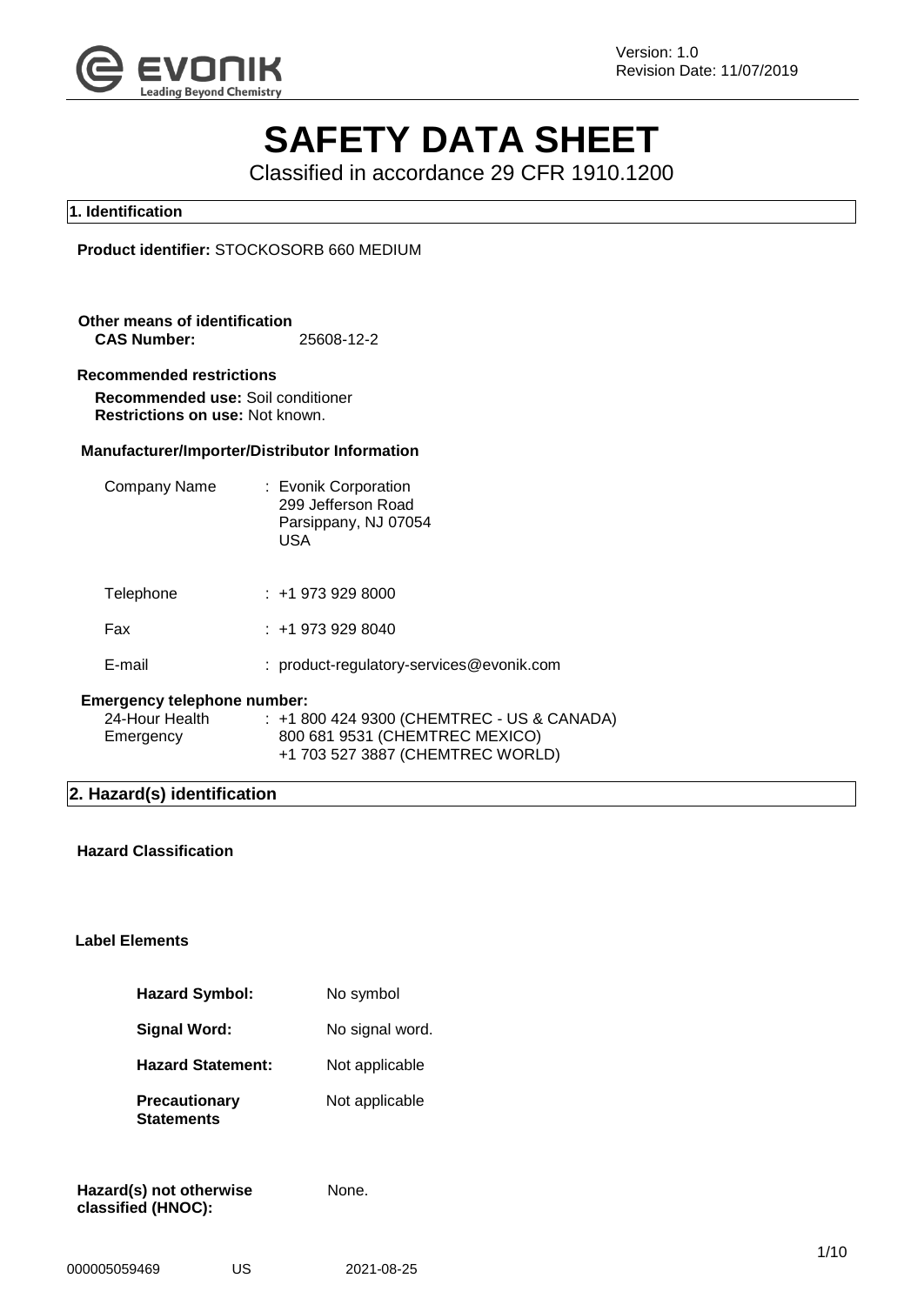

### **3. Composition/information on ingredients**

#### **Substances**

| <b>Chemical Identity</b>              | Common<br>name and<br>synonyms | <b>CAS number</b> | <b>Content in percent</b><br>(%)* |
|---------------------------------------|--------------------------------|-------------------|-----------------------------------|
| Potassium polyacrylate, cross-linked. |                                | 25608-12-2        | $>=95%$                           |

\* All concentrations are percent by weight unless ingredient is a gas. Gas concentrations are in percent by volume.

**Composition Comments:** Potassium polyacrylate, cross-linked.<br> **Composition Comments:** The components are not hazardous o The components are not hazardous or are below required disclosure limits.

The exact concentration has been withheld as a trade secret.

| 4. First-aid measures                                    |                                                                                                                                                                          |  |  |
|----------------------------------------------------------|--------------------------------------------------------------------------------------------------------------------------------------------------------------------------|--|--|
| Description of necessary first-aid measures              |                                                                                                                                                                          |  |  |
| Inhalation:                                              | Move to fresh air.                                                                                                                                                       |  |  |
| <b>Skin Contact:</b>                                     | Gently wash with plenty of soap and water. Change contaminated<br>clothing. Remove contaminated clothing and wash the skin<br>thoroughly with soap and water after work. |  |  |
| Eye contact:                                             | Rinse with plenty of water, seek medical advice if necessary. Rinse<br>immediately with plenty of water.                                                                 |  |  |
| Ingestion:                                               | Seek medical advice if symptoms occur. Rinse mouth thoroughly.                                                                                                           |  |  |
| <b>Personal Protection for First-</b><br>aid Responders: | No particular measures required. Self-contained breathing apparatus<br>and full protective clothing must be worn in case of fire.                                        |  |  |
| Most important symptoms/effects, acute and delayed       |                                                                                                                                                                          |  |  |
| Symptoms:                                                | None known.                                                                                                                                                              |  |  |

## **Indication of immediate medical attention and special treatment needed**

**Hazards:** No data available.

| Treatment: | In case of swallowing: Drink plenty of water Get medical attention if |
|------------|-----------------------------------------------------------------------|
|            | symptoms occur.                                                       |

### **5. Fire-fighting measures**

| <b>General Fire Hazards:</b> | No unusual fire or explosion hazards noted. |
|------------------------------|---------------------------------------------|
|                              |                                             |

#### **Suitable (and unsuitable) extinguishing media**

| Suitable extinguishing<br>media: |                          | Water spray, foam, CO2, dry powder. Use fire-extinguishing media<br>appropriate for surrounding materials. |      |
|----------------------------------|--------------------------|------------------------------------------------------------------------------------------------------------|------|
| media:                           | Unsuitable extinguishing | High volume water jet Do not use water jet as an extinguisher, as this will<br>spread the fire.            |      |
| 000005059469                     | US                       | 2021-08-25                                                                                                 | 2/10 |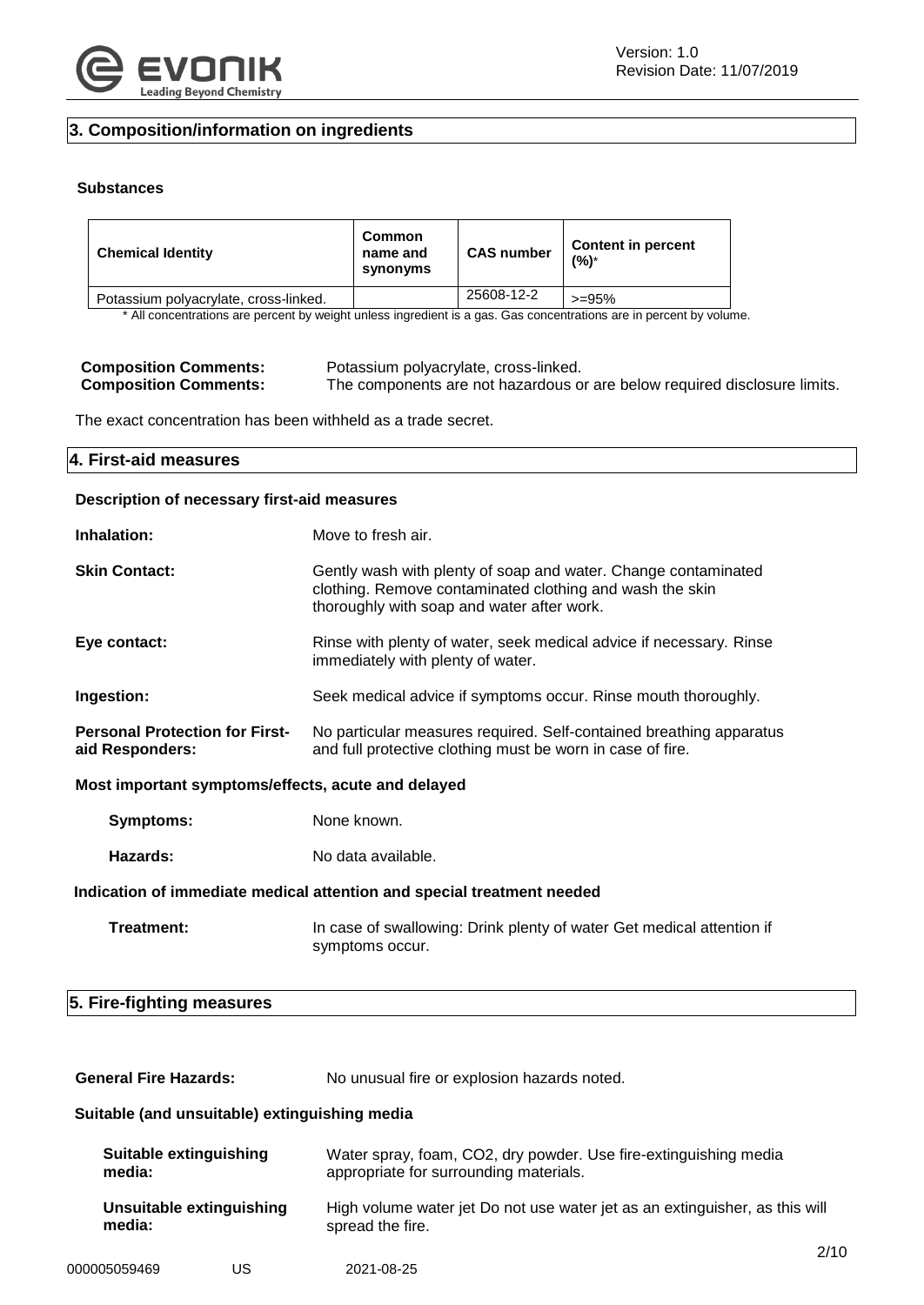

| Specific hazards arising from                                 | carbon monoxide, carbon dioxide During fire, gases hazardous to health                                                                                                                     |
|---------------------------------------------------------------|--------------------------------------------------------------------------------------------------------------------------------------------------------------------------------------------|
| the chemical:                                                 | may be formed.                                                                                                                                                                             |
| Special protective equipment and precautions for firefighters |                                                                                                                                                                                            |
| <b>Special fire fighting</b><br>procedures:                   | Take precautionary measures against static discharges. The product itself<br>is not explosive; however, fine dust may mix with air to product explosive<br>mixtures. Avoid dust formation. |
| Special protective equipment                                  | No particular measures required. Self-contained breathing apparatus and                                                                                                                    |
| for fire-fighters:                                            | full protective clothing must be worn in case of fire.                                                                                                                                     |

### **6. Accidental release measures**

| Personal precautions,<br>protective equipment and<br>emergency procedures: | Spilt product creates a very slippery surface in combination with water or<br>moisture!                                                                                                                                                                                                                                          |
|----------------------------------------------------------------------------|----------------------------------------------------------------------------------------------------------------------------------------------------------------------------------------------------------------------------------------------------------------------------------------------------------------------------------|
| <b>Methods and material for</b><br>containment and cleaning<br>up:         | Sweep up and shovel into suitable containers for disposal. Clean<br>thoroughly. Repeat procedure if necessary. Stop the flow of material, if this<br>is without risk. Absorb with sand or other inert absorbent.                                                                                                                 |
| <b>Environmental Precautions:</b>                                          | Take up. Flush small residual amounts into sewage system with plenty of<br>water for biological wastewater treatment. Avoid release to the<br>environment. Prevent further leakage or spillage if safe to do so. Do not<br>contaminate water sources or sewer. Environmental manager must be<br>informed of all major spillages. |

### **7. Handling and storage**

| <b>Handling</b>                                                    |                                                                                                                                                                                                                                                                                                                                                                                                                                                                                               |
|--------------------------------------------------------------------|-----------------------------------------------------------------------------------------------------------------------------------------------------------------------------------------------------------------------------------------------------------------------------------------------------------------------------------------------------------------------------------------------------------------------------------------------------------------------------------------------|
| <b>Technical measures (e.g. Local</b><br>and general ventilation): | No data available.                                                                                                                                                                                                                                                                                                                                                                                                                                                                            |
| Safe handling advice:                                              | Take precautionary measures against static discharges. The product itself<br>is not explosive; however, fine dust may mix with air to product explosive<br>mixtures. Avoid dust formation. Wear dust mask in the presence of dust. If<br>maximum admissible concentration value at the workplace is exceeded,<br>apply Dust mask. Ensure adequate ventilation. Provide adequate ventilation.<br>Wear appropriate personal protective equipment. Observe good industrial<br>hygiene practices. |
| <b>Contact avoidance measures:</b>                                 | No data available.                                                                                                                                                                                                                                                                                                                                                                                                                                                                            |
| <b>Hygiene measures:</b>                                           | Handle in accordance with good industrial hygiene and safety<br>practice. Always observe good personal hygiene measures, such as<br>washing after handling the material and before eating, drinking, and/or<br>smoking. Routinely wash work clothing to remove contaminants. Discard<br>contaminated footwear that cannot be cleaned.                                                                                                                                                         |
| <b>Storage</b>                                                     |                                                                                                                                                                                                                                                                                                                                                                                                                                                                                               |
| Safe storage conditions:                                           | Average temperature for loose bulk storage over 3 m <sup>3</sup> must not exceed<br>50°C. Keep in a dry place. Protect from moisture. Store away from<br>incompatible materials. Store in original tightly closed container.                                                                                                                                                                                                                                                                  |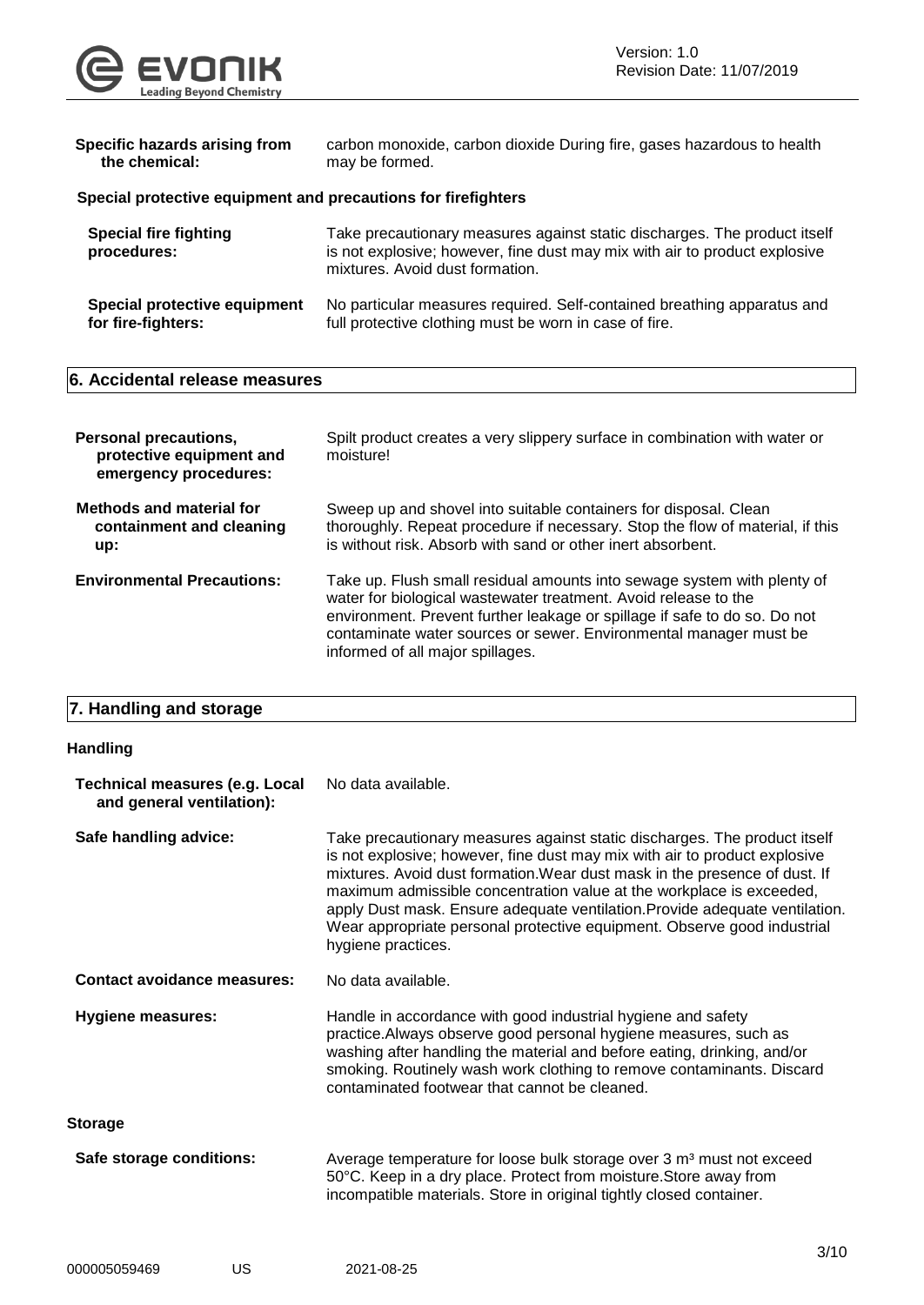

#### Safe packaging materials: No data available.

|                                                   | 8. Exposure controls/personal protection                         |             |                                                                                                                                                                                                                                                                                                                                       |               |  |
|---------------------------------------------------|------------------------------------------------------------------|-------------|---------------------------------------------------------------------------------------------------------------------------------------------------------------------------------------------------------------------------------------------------------------------------------------------------------------------------------------|---------------|--|
|                                                   | <b>Control Parameters</b><br><b>Occupational Exposure Limits</b> |             |                                                                                                                                                                                                                                                                                                                                       |               |  |
|                                                   | <b>Chemical Identity</b>                                         | <b>Type</b> | <b>Exposure Limit Values</b>                                                                                                                                                                                                                                                                                                          | <b>Source</b> |  |
|                                                   | None of the components have assigned exposure limits.            |             |                                                                                                                                                                                                                                                                                                                                       |               |  |
|                                                   | <b>Appropriate Engineering</b><br><b>Controls</b>                |             | No data available.                                                                                                                                                                                                                                                                                                                    |               |  |
|                                                   |                                                                  |             | Individual protection measures, such as personal protective equipment                                                                                                                                                                                                                                                                 |               |  |
| <b>Eye/face protection:</b>                       |                                                                  |             | Safety glasses Wear goggles/face shield.                                                                                                                                                                                                                                                                                              |               |  |
| <b>Skin Protection</b><br><b>Hand Protection:</b> |                                                                  |             | No data available.                                                                                                                                                                                                                                                                                                                    |               |  |
| <b>Skin and Body Protection:</b>                  |                                                                  |             | No data available.                                                                                                                                                                                                                                                                                                                    |               |  |
| <b>Respiratory Protection:</b>                    |                                                                  |             | Wear dust mask in the presence of dust. If maximum admissible<br>concentration value at the workplace is exceeded, apply Dust mask. In<br>case of inadequate ventilation use suitable respirator. Seek advice from<br>local supervisor.                                                                                               |               |  |
| <b>Hygiene measures:</b>                          |                                                                  |             | Handle in accordance with good industrial hygiene and safety practice.<br>Always observe good personal hygiene measures, such as washing after<br>handling the material and before eating, drinking, and/or smoking. Routinely<br>wash work clothing to remove contaminants. Discard contaminated<br>footwear that cannot be cleaned. |               |  |

### **9. Physical and chemical properties**

| Appearance                   |                         |
|------------------------------|-------------------------|
| <b>Physical state:</b>       | solid                   |
| Form:                        | Powder                  |
| Color:                       | White                   |
| Odor:                        | Odorless                |
| <b>Odor Threshold:</b>       | No data available.      |
| pH:                          | approx. 7.7 (1.0 g/l, ) |
| <b>Melting Point:</b>        | Not applicable          |
| <b>Boiling Point:</b>        | Not applicable          |
| <b>Flash Point:</b>          | Not applicable          |
| <b>Evaporation Rate:</b>     | No data available.      |
| Flammability (solid, gas):   | No data available.      |
| Explosive limit - upper (%): | No data available.      |
| Explosive limit - lower (%): | No data available.      |
| Vapor pressure:              | < 20 hPa (20 °C)        |
| Vapor density (air=1):       | No data available.      |
| Density:                     | approx. $0.7$ g/cm $3$  |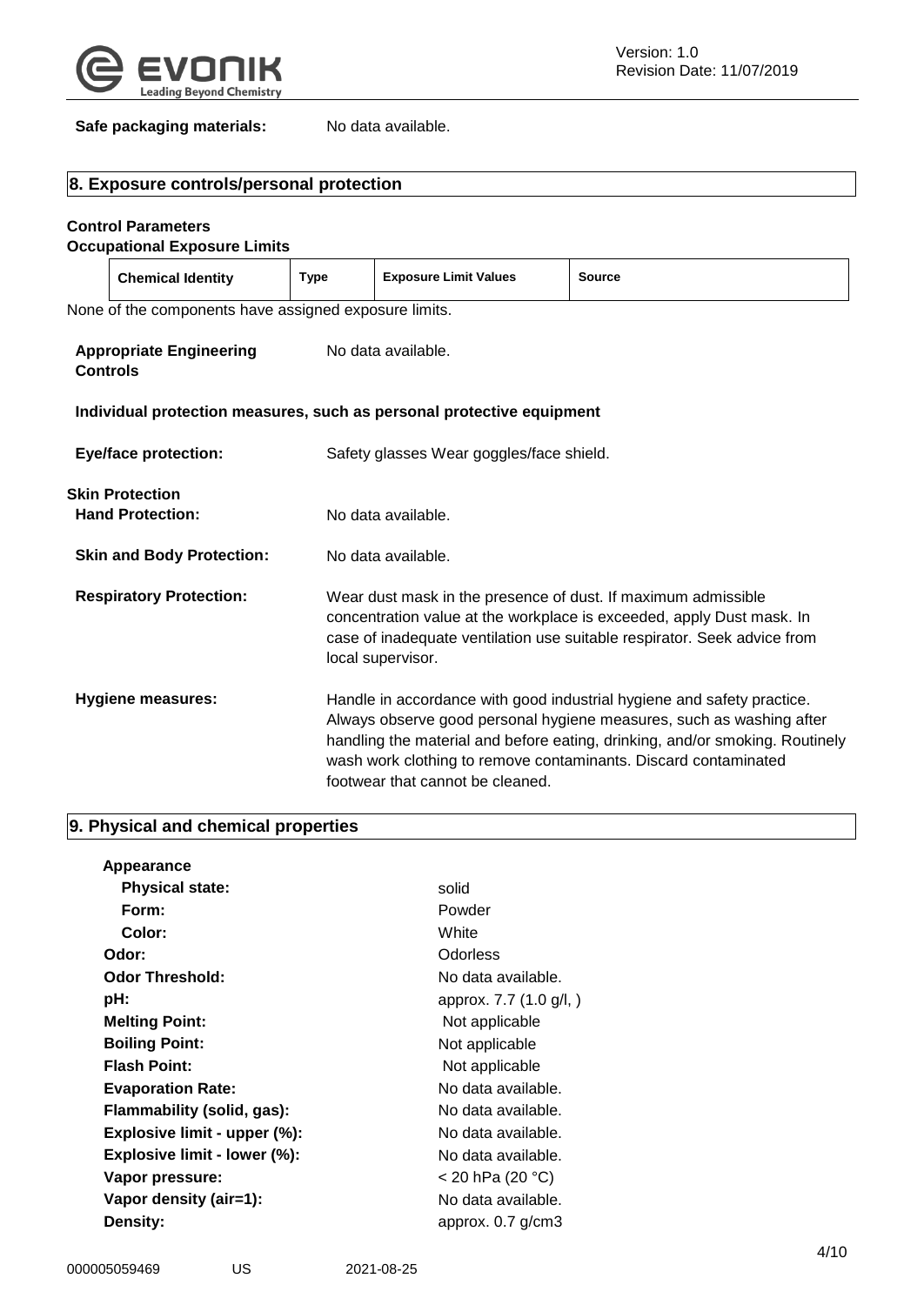

| <b>Relative density:</b>                 | No data available.                         |
|------------------------------------------|--------------------------------------------|
| <b>Solubility in Water:</b>              | (20 °C) Practically Insoluble              |
| <b>Solubility (other):</b>               | No data available.                         |
| Partition coefficient (n-octanol/water): | No data available.                         |
| <b>Self Ignition Temperature:</b>        | No data available.                         |
| <b>Decomposition Temperature:</b>        | Stable under usual application conditions. |
| Kinematic viscosity:                     | No data available.                         |
| <b>Dynamic viscosity:</b>                | Not applicable                             |
| <b>Other information</b>                 |                                            |
| <b>Bulk density:</b>                     | 600 kg/m3                                  |
| <b>Explosive properties:</b>             | No data available.                         |
| <b>Oxidizing properties:</b>             | No data available.                         |
| <b>Minimum ignition temperature:</b>     | not determined                             |

### **10. Stability and reactivity**

| <b>Reactivity:</b>                                 | No data available.                                                                        |
|----------------------------------------------------|-------------------------------------------------------------------------------------------|
| <b>Chemical Stability:</b>                         | Stable under usual application conditions. Material is stable under normal<br>conditions. |
| <b>Possibility of hazardous</b><br>reactions:      | None known.                                                                               |
| Conditions to avoid:                               | Avoid temperatures above 200°C. Avoid heat or contamination.                              |
| <b>Incompatible Materials:</b>                     | No known incompatibility with other materials.                                            |
| <b>Hazardous Decomposition</b><br><b>Products:</b> | None known.                                                                               |

### **11. Toxicological information**

| Information on likely routes of exposure<br>Inhalation:                      | Inhalation is the primary route of exposure. In high concentrations, vapors,<br>fumes or mists may irritate nose, throat and mucus membranes. |  |  |
|------------------------------------------------------------------------------|-----------------------------------------------------------------------------------------------------------------------------------------------|--|--|
| <b>Skin Contact:</b>                                                         | Moderately irritating to skin with prolonged exposure.                                                                                        |  |  |
| Eye contact:                                                                 | Eye contact is possible and should be avoided.                                                                                                |  |  |
| Ingestion:                                                                   | May be ingested by accident. Ingestion may cause irritation and malaise.                                                                      |  |  |
| Symptoms related to the physical, chemical and toxicological characteristics |                                                                                                                                               |  |  |
| Inhalation:                                                                  | No data available.                                                                                                                            |  |  |
| <b>Skin Contact:</b>                                                         | No data available.                                                                                                                            |  |  |
| Eye contact:                                                                 | No data available.                                                                                                                            |  |  |

**Ingestion:** No data available.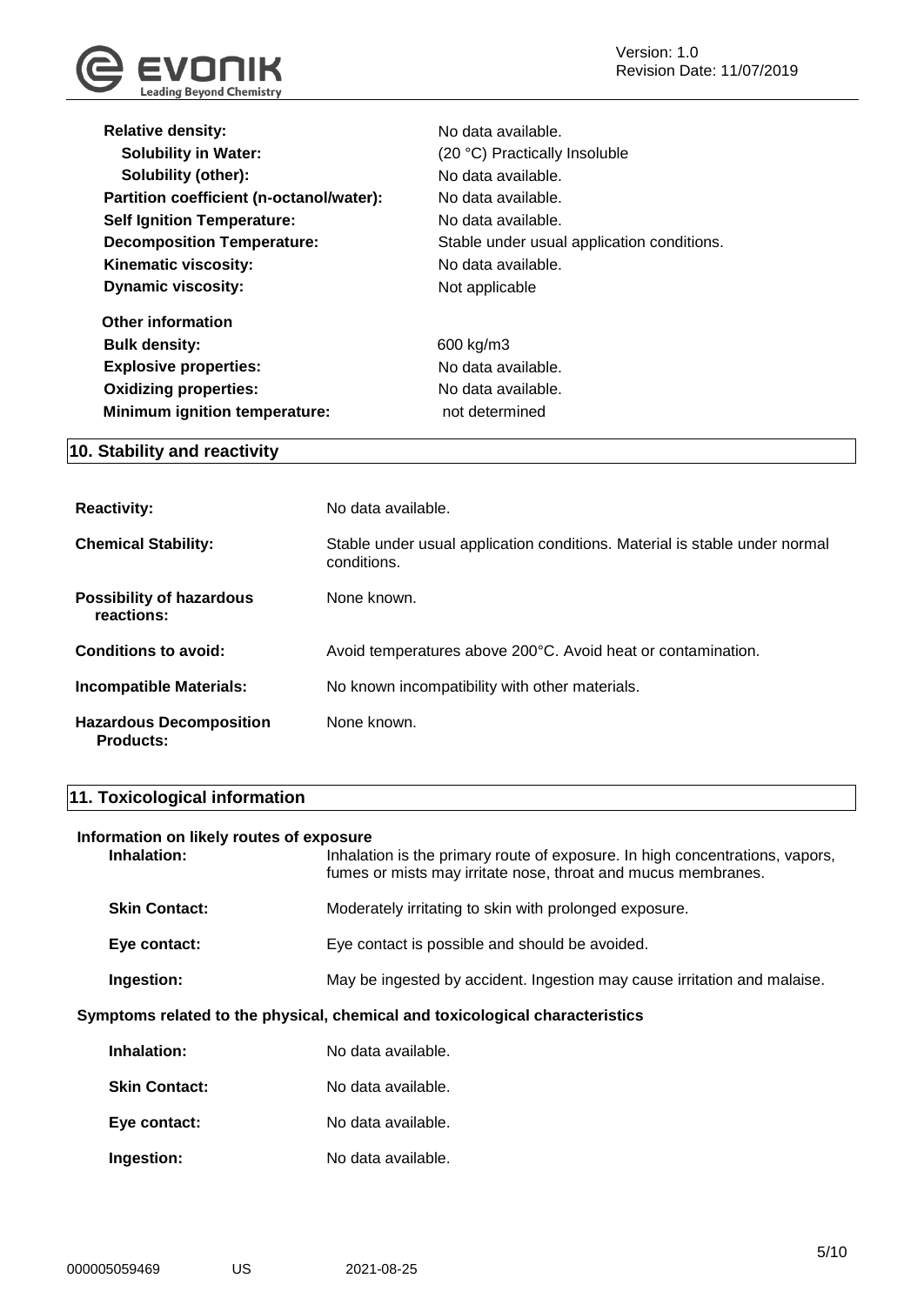

### **Information on toxicological effects**

| Acute toxicity (list all possible routes of exposure)                      |                                                                                                                                       |  |
|----------------------------------------------------------------------------|---------------------------------------------------------------------------------------------------------------------------------------|--|
| Oral<br><b>Product:</b>                                                    | LD 50 (Rat): $> 5,000$ mg/kg                                                                                                          |  |
| <b>Dermal</b><br><b>Product:</b>                                           | LD 50 (Rat): $> 2,000$ mg/kg                                                                                                          |  |
| <b>Inhalation</b><br><b>Product:</b>                                       | Not classified for acute toxicity based on available data.                                                                            |  |
| <b>Repeated dose toxicity</b><br>Product:                                  | No data available.                                                                                                                    |  |
| <b>Skin Corrosion/Irritation</b><br><b>Product:</b>                        | OECD 404 (Rabbit): not irritating                                                                                                     |  |
| <b>Serious Eye Damage/Eye Irritation</b><br>Product:                       | Rabbit: Mildly Irritating particle effect                                                                                             |  |
| <b>Respiratory or Skin Sensitization</b><br>Product:                       | , OECD 406 (Guinea Pig)not sensitizing                                                                                                |  |
| Carcinogenicity<br>Product:                                                | no evidence for hazardous properties                                                                                                  |  |
|                                                                            | IARC Monographs on the Evaluation of Carcinogenic Risks to Humans:<br>No carcinogens present or none present in regulated quantities  |  |
| US. National Toxicology Program (NTP) Report on Carcinogens:               | No carcinogens present or none present in regulated quantities                                                                        |  |
|                                                                            | US. OSHA Specifically Regulated Substances (29 CFR 1910.1001-1050):<br>No carcinogens present or none present in regulated quantities |  |
| <b>Germ Cell Mutagenicity</b>                                              |                                                                                                                                       |  |
| In vitro<br>Product:                                                       | No data available.                                                                                                                    |  |
| In vivo<br>Product:                                                        | No data available.                                                                                                                    |  |
| <b>Reproductive toxicity</b><br><b>Product:</b>                            | no evidence for hazardous properties                                                                                                  |  |
| <b>Specific Target Organ Toxicity - Single Exposure</b><br><b>Product:</b> | No data available.                                                                                                                    |  |
| <b>Components:</b><br>Potassium polyacrylate,<br>cross-linked.             | Not classified                                                                                                                        |  |
|                                                                            |                                                                                                                                       |  |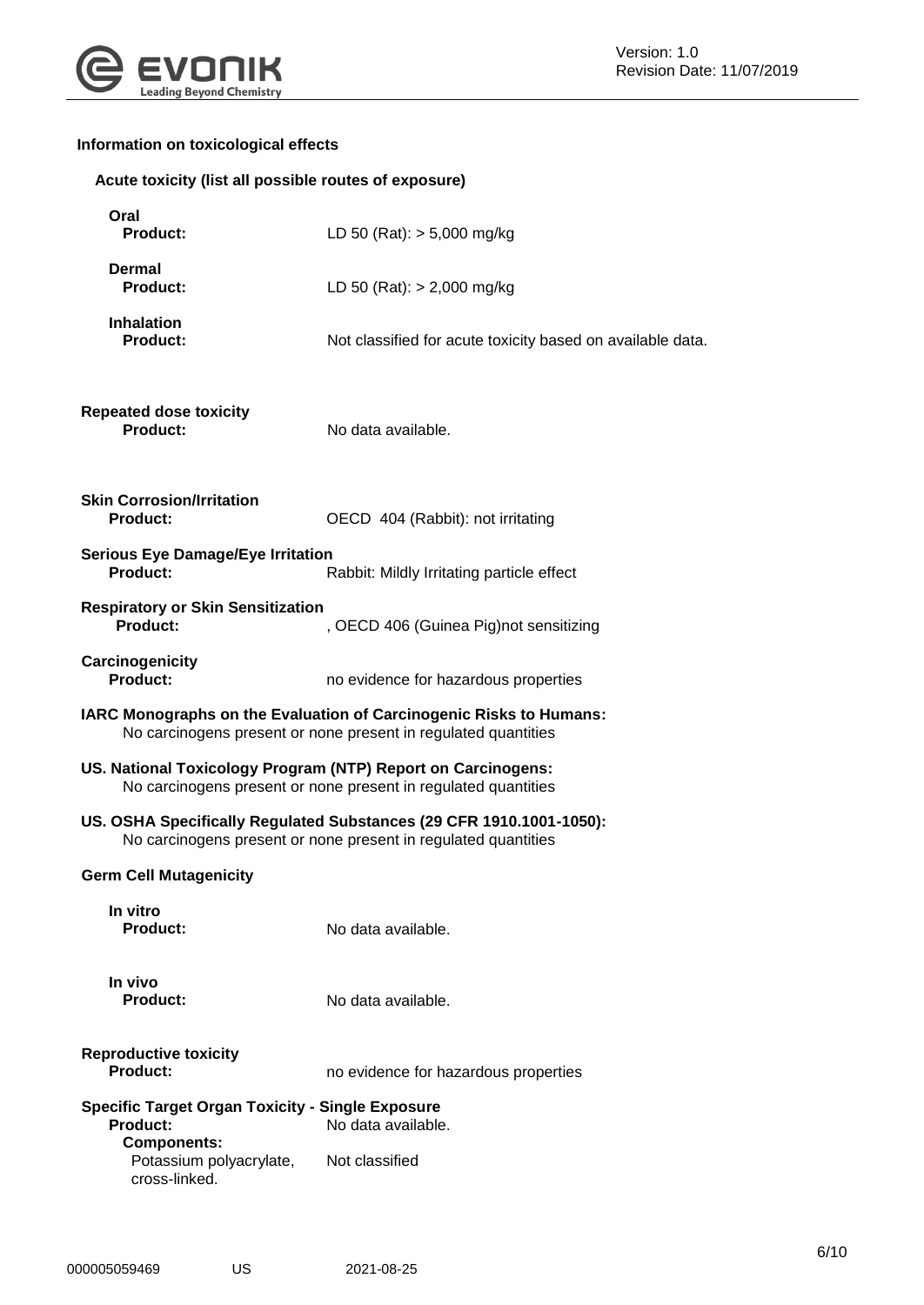

#### **Specific Target Organ Toxicity - Repeated Exposure**

| <b>Product:</b>                             | A chronic (2-year) lifetime inhalation study in rats, carried out using<br>micronized dust from a superabsorbent polymer (to obtain completely<br>inhalable particles) revealed a non-specific inflammatory reaction in the<br>lungs. Tumours formed in several animals at the highest chronically<br>administered concentration. (See workplace monitoring / protective<br>equipment, Section 8). Tumours are not to be expected in the absence of<br>chronic inflammation. The study revealed a defined NOEL of 0.05 mg/cbm of<br>micronized dust from superabsorbent polymer. |
|---------------------------------------------|----------------------------------------------------------------------------------------------------------------------------------------------------------------------------------------------------------------------------------------------------------------------------------------------------------------------------------------------------------------------------------------------------------------------------------------------------------------------------------------------------------------------------------------------------------------------------------|
| <b>Aspiration Hazard</b><br><b>Product:</b> | Not applicable                                                                                                                                                                                                                                                                                                                                                                                                                                                                                                                                                                   |
| <b>Other effects:</b>                       | No data available.                                                                                                                                                                                                                                                                                                                                                                                                                                                                                                                                                               |

### **12. Ecological information**

#### **Ecotoxicity:**

### **Acute hazards to the aquatic environment:**

| <b>Fish</b><br><b>Product:</b>                                 |    | No data available.                                                                                                 |
|----------------------------------------------------------------|----|--------------------------------------------------------------------------------------------------------------------|
| <b>Components:</b><br>Potassium polyacrylate,<br>cross-linked. |    | LC 50 (Leuciscus idus (Golden orfe), 96 h): > 5,500 mg/l<br>LC 50 (Danio rerio (zebra fish), 96 h): $> 4,000$ mg/l |
| <b>Aquatic Invertebrates</b><br>Product:                       |    | No data available.                                                                                                 |
| <b>Components:</b><br>Potassium polyacrylate,<br>cross-linked. |    | EC 50 (Tetrahymena pyriformis, 48 h): > 6,000 mg/l                                                                 |
| Chronic hazards to the aquatic environment:                    |    |                                                                                                                    |
| <b>Fish</b><br>Product:                                        |    | No data available.                                                                                                 |
| <b>Aquatic Invertebrates</b><br><b>Product:</b>                |    | No data available.                                                                                                 |
| <b>Toxicity to Aquatic Plants</b><br>Product:                  |    | No data available.                                                                                                 |
| <b>Persistence and Degradability</b>                           |    |                                                                                                                    |
| <b>Biodegradation</b><br>Product:                              |    | No data available.                                                                                                 |
| <b>BOD/COD Ratio</b><br>Product:                               |    | No data available.                                                                                                 |
| 000005059469                                                   | US | 2021-08-25                                                                                                         |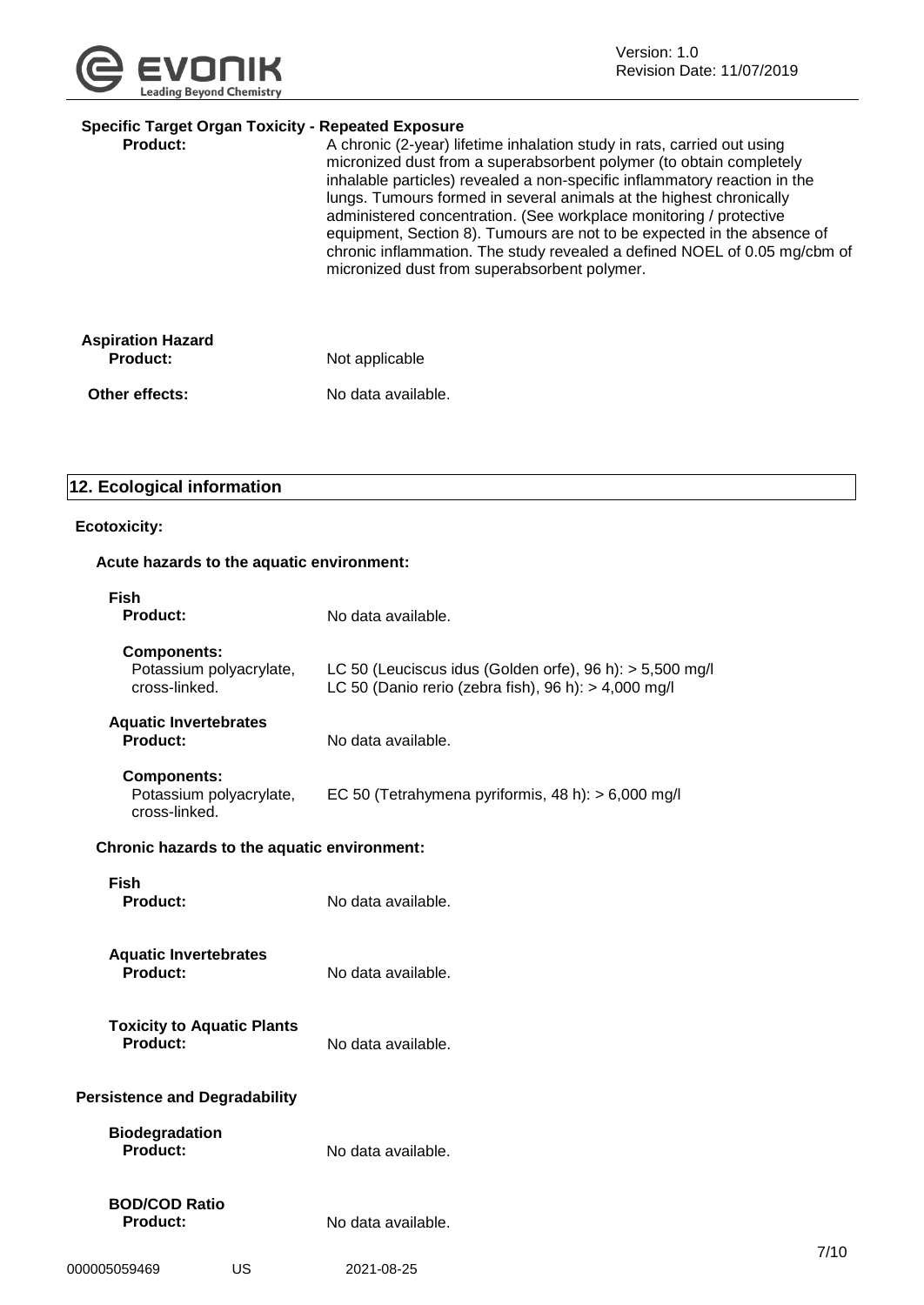

| <b>Bioaccumulative potential</b><br><b>Bioconcentration Factor (BCF)</b><br>Product: | Does not bioaccumulate.                                                                                                                                              |  |  |
|--------------------------------------------------------------------------------------|----------------------------------------------------------------------------------------------------------------------------------------------------------------------|--|--|
| Partition Coefficient n-octanol / water (log Kow)<br><b>Product:</b>                 | No data available.                                                                                                                                                   |  |  |
| <b>Mobility in soil:</b>                                                             | no evidence for hazardous properties                                                                                                                                 |  |  |
| Other adverse effects:<br>None known.                                                |                                                                                                                                                                      |  |  |
| 13. Disposal considerations                                                          |                                                                                                                                                                      |  |  |
| <b>Disposal methods:</b>                                                             | Can be disposed of as a solid waste or burned in a suitable installation<br>subject to local regulations. Wash before disposal. Dispose to controlled<br>facilities. |  |  |
| <b>Contaminated Packaging:</b>                                                       | Do not re-use empty containers.                                                                                                                                      |  |  |

### **14. Transport information**

#### **Domestic regulation**

#### **49 CFR**

Not regulated as a dangerous good

#### **International Regulations**

#### **UNRTDG**

Not regulated as a dangerous good

#### **IATA-DGR**

Not regulated as a dangerous good

#### **IMDG-Code**

Not regulated as a dangerous good

#### **Transport in bulk according to Annex II of MARPOL 73/78 and the IBC Code**

Not applicable for product as supplied.

#### **15. Regulatory information**

#### **US Federal Regulations**

### **TSCA Section 12(b) Export Notification (40 CFR 707, Subpt. D)**

None present or none present in regulated quantities.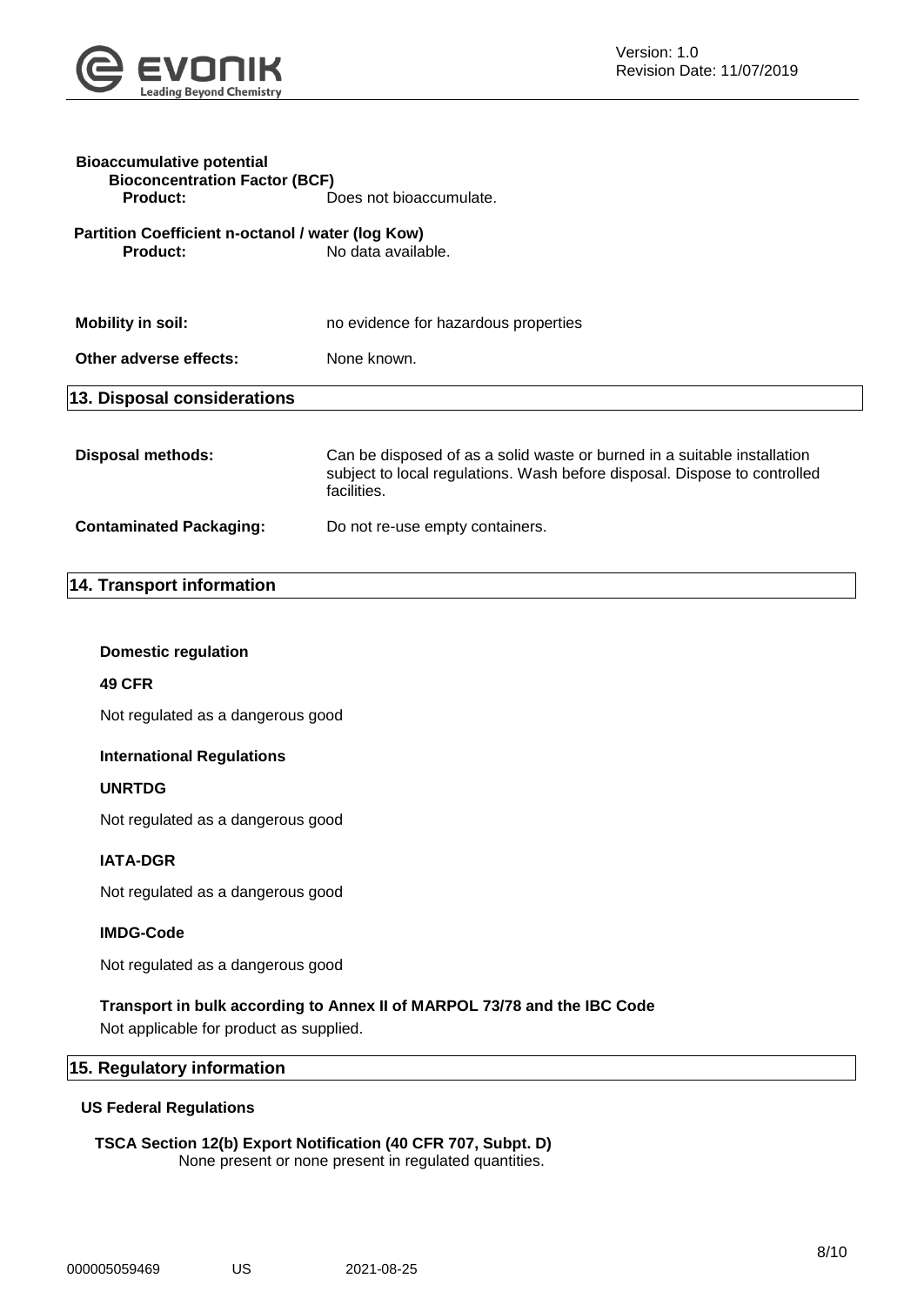

#### **US. Toxic Substances Control Act (TSCA) Section 5(a)(2) Final Significant New Use Rules (SNURs) (40 CFR 721, Subpt E)**

None present or none present in regulated quantities.

#### **US. OSHA Specifically Regulated Substances (29 CFR 1910.1001-1050)** None present or none present in regulated quantities.

#### **CERCLA Hazardous Substance List (40 CFR 302.4):**

None present or none present in regulated quantities.

#### **Superfund Amendments and Reauthorization Act of 1986 (SARA)**

#### **Hazard categories**

Not classified

**US. EPCRA (SARA Title III) Section 304 Extremely Hazardous Substances Reporting Quantities and the Comprehensive Environmental Response, Compensation, and Liability Act (CERCLA) Hazardous Substances**

**US. EPCRA (SARA Title III) Section 312 Extremely Hazardous Substances Reporting Quantities (40 CFR 355, Appendix A)**

Not regulated. Not regulated.

**Chemical Identity Threshold Planning Quantity**

**US. EPA Emergency Planning and Community Right-To-Know Act (EPCRA) SARA Title III Section 313 Toxic Chemicals (40 CFR 372.65) - Supplier Notification Required**

None present or none present in regulated quantities.

**Clean Air Act (CAA) Section 112(r) Accidental Release Prevention (40 CFR 68.130):** None present or none present in regulated quantities.

**Clean Water Act Section 311 Hazardous Substances (40 CFR 117.3)** None present or none present in regulated quantities.

#### **US State Regulations**

#### **US. California Proposition 65**

No ingredient requiring a warning under CA Prop 65.

- **US. New Jersey Worker and Community Right-to-Know Act** No ingredient regulated by NJ Right-to-Know Law present.
- **US. Massachusetts RTK - Substance List** No ingredient regulated by MA Right-to-Know Law present.
- **US. Pennsylvania RTK - Hazardous Substances** No ingredient regulated by PA Right-to-Know Law present.

#### **US. Rhode Island RTK**

No ingredient regulated by RI Right-to-Know Law present.

#### **Inventory Status:**

US TSCA Inventory: On or in compliance with the inventory